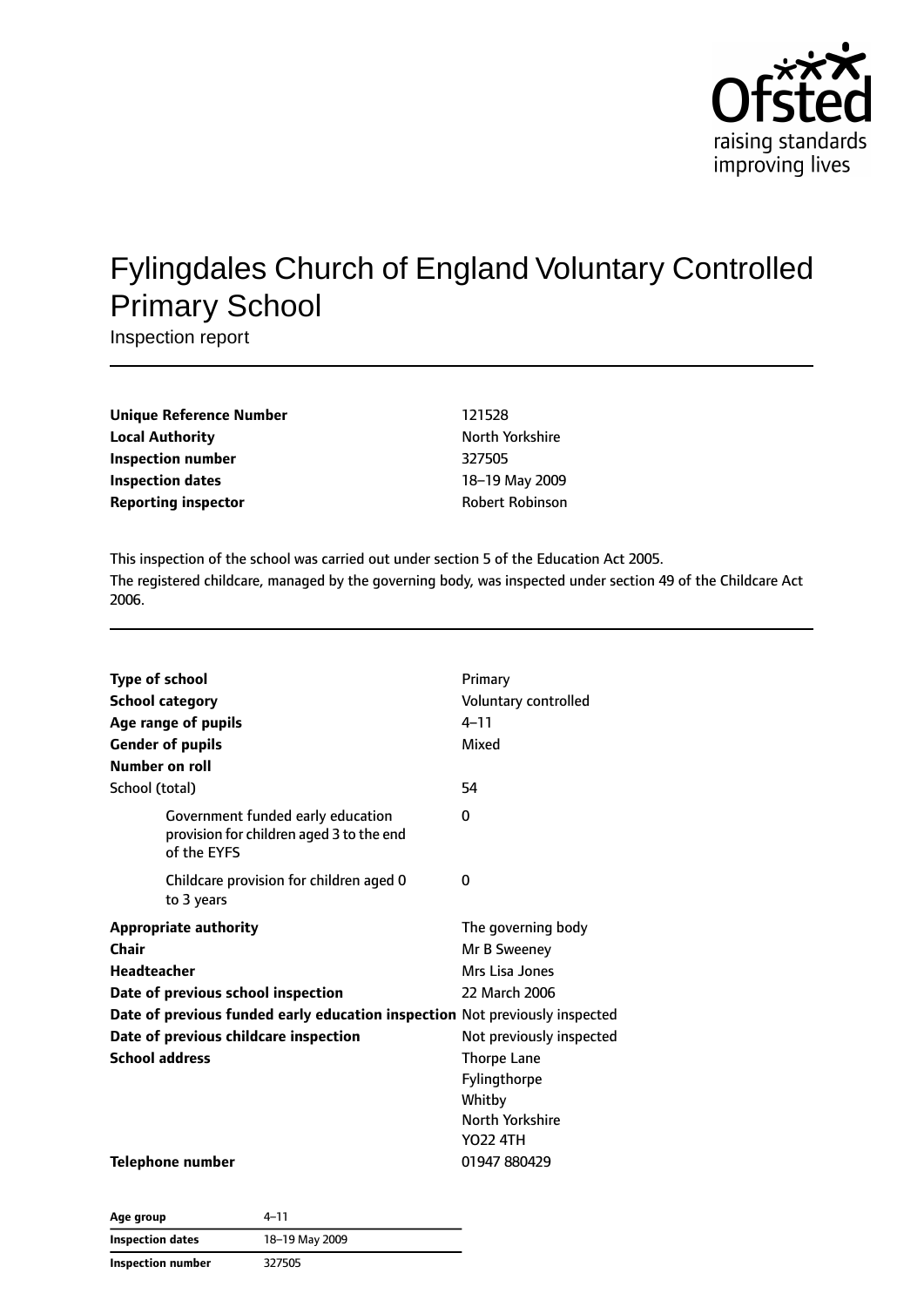| Age group         | 4–11           |
|-------------------|----------------|
| Inspection dates  | 18-19 May 2009 |
| Inspection number | 327505         |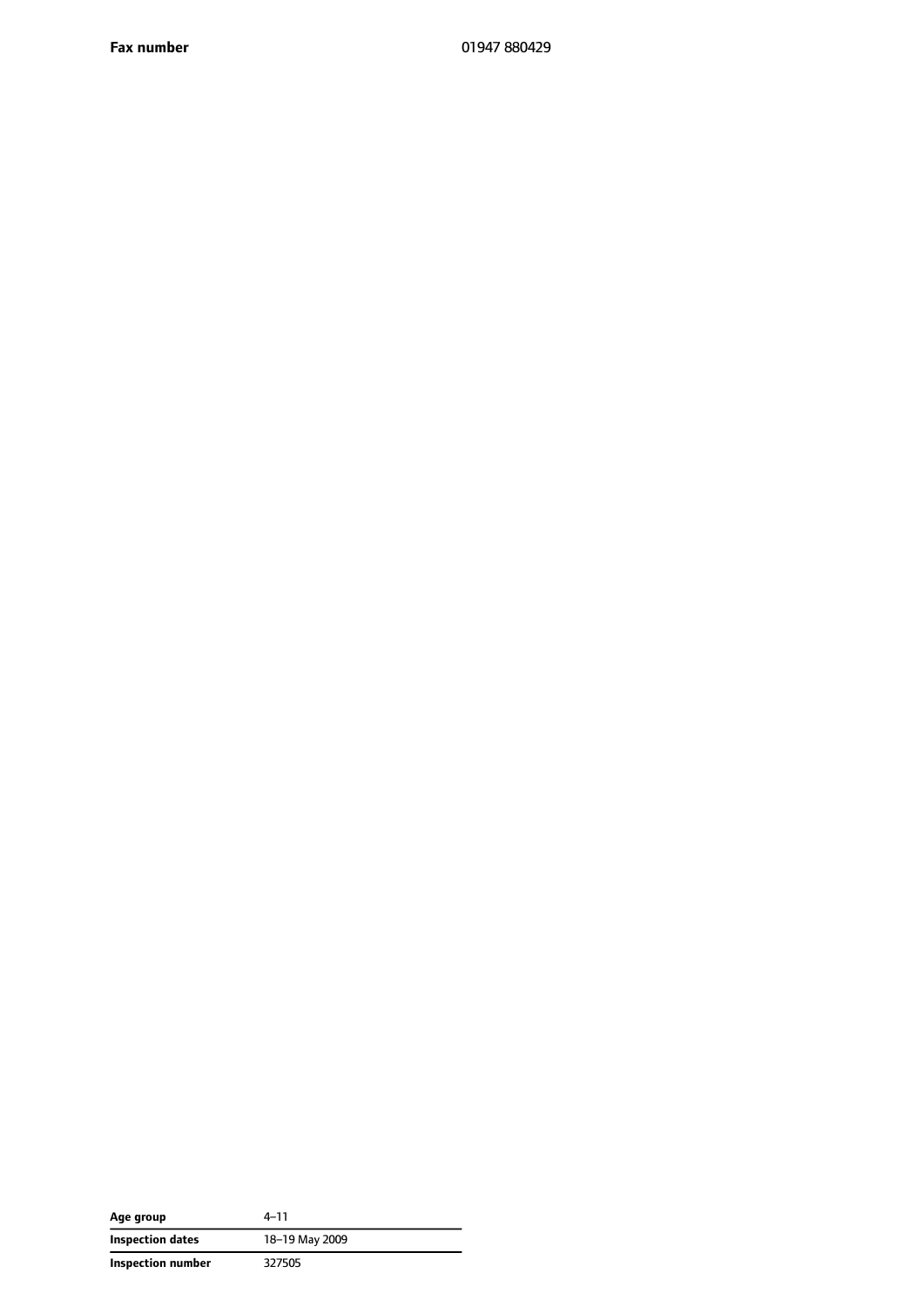© Crown copyright 2009

.

#### Website: www.ofsted.gov.uk

This document may be reproduced in whole or in part for non-commercial educational purposes, provided that the information quoted is reproduced without adaptation and the source and date of publication are stated.

Further copies of this report are obtainable from the school. Under the Education Act 2005, the school must provide a copy of this report free of charge to certain categories of people. A charge not exceeding the full cost of reproduction may be made for any other copies supplied.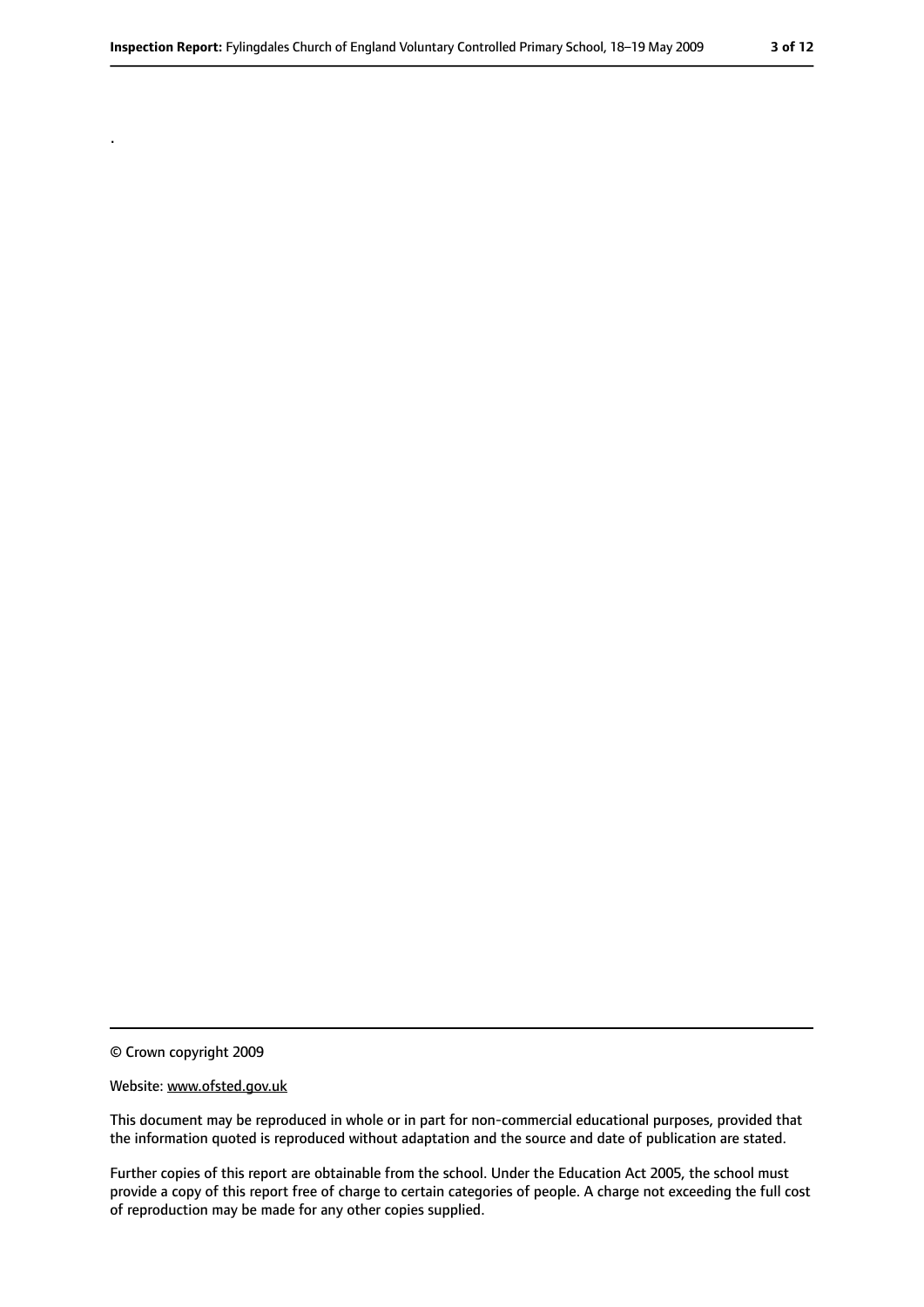# **Introduction**

The inspection was carried out by one additional inspector.

# **Description of the school**

This is a much smaller than average school. Pupils come from coastal and rural communities with wide ranging socio-economic circumstances. A below average proportion of pupils are eligible for free school meals. Few pupils have learning difficulties and/or disabilities, although the proportion in Year 6 is broadly average. All pupils are of White British ethnic backgrounds. The school has achieved the Activemark, Healthy School and Inclusion Quality Mark Level 5 (leading school) Awards. There have been substantial staffing changes since the last inspection. The school has reached Financial Management Standard in Schools. The headteacher was appointed from September 2007 having been previously acting headteacher at the time of the last inspection.

### **Key for inspection grades**

| Grade 1 | Outstanding  |
|---------|--------------|
| Grade 2 | Good         |
| Grade 3 | Satisfactory |
| Grade 4 | Inadequate   |
|         |              |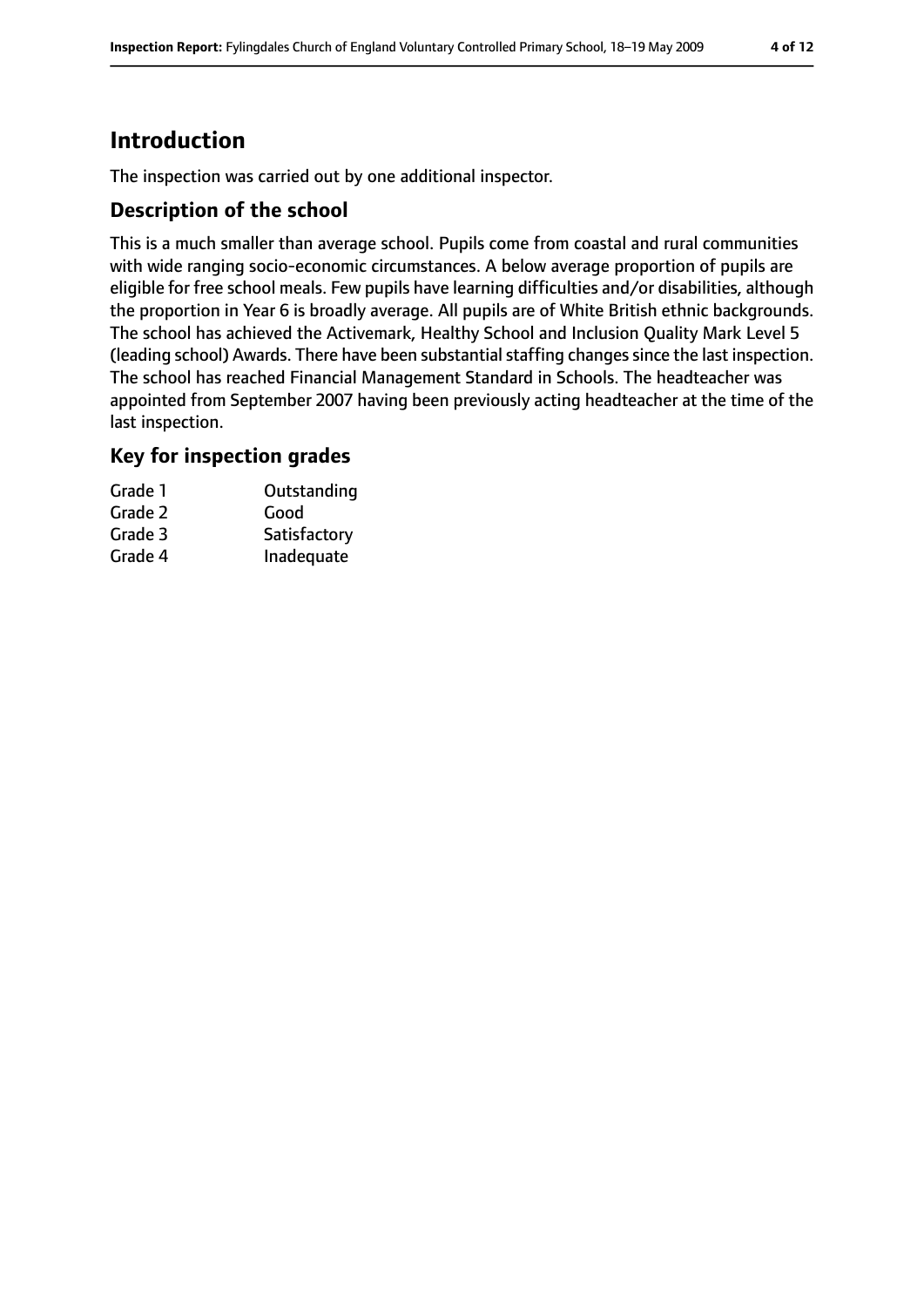# **Overall effectiveness of the school**

#### **Grade: 2**

Fylingdales is a good school which has made rapid improvements since the previous inspection under the direction of a first-rate headteacher. It is well placed to continue to improve. Parents praise all aspects of the school's work. They were unanimous that the school is, 'well run and managed'. The care, guidance and support for pupils and their personal development are outstanding as is the curriculum. Equality of opportunity is promoted particularly well. As a result all pupils, including those with specific learning difficulties and/or disabilities, flourish and make good progress. Very strong partnerships with outside agencies and with the local community benefit pupils' education greatly.

Pupils' achievement is good. Standards by the end of Year 6 are generally above average and occasionally exceptionally high. Standards have risen in writing to come closer to the above average standards reached in reading. The recent good progress of pupils is a result of the success of leadership initiatives. However, the standard of pupils' handwriting is not good enough and often spoils the presentation of their work.

The school cares for the academic and pastoral needs of pupils exceptionally well. Pupils exercise regularly and take part vigorously in sporting activities. They are very well aware of what constitutes a healthy diet. Older pupils take a lead in running the 'wake-up, shake-up' sessions at the beginning of the school day. They also organise and sell fruits at playtimes. Pupils are mindful of the safety of others at work and play. They thoroughly enjoy all the school provides and attend regularly. Behaviour is exemplary both in lessons and around the school. Pupils are very respectful of each other, staff and visitors. They are well prepared for future learning because of their good grasp of basic skills and superb attitudes to learning.

The quality of teaching and learning is good. Lessons are organised well. Activities are exciting and matched to pupils' levels of attainment. Pupils are encouraged to discuss their learning with others to extend their understanding. Lessons move at a brisk pace. Pupils with learning difficulties and/or disabilities are fully included in lessons and are provided with caring and effective help from teachers and teaching assistants. The teaching is guided by an extremely well thought out and comprehensive curriculum. It assists pupils' outstanding spiritual, moral, social and cultural awareness very effectively, as well as ensuring that pupils' basic skills in literacy, numeracy and information and communication technology (ICT) are developed well through enjoyable and purposeful activities.

The headteacher is given good assistance by able governors and staff. Team work is at the heart of the school. The governors conscientiously carry out their duties in promoting community cohesion. Local links are well established and pupils benefit from the help in school of members of the community. Pupils gain from opportunities to care for the local environment and to find out more about the local heritage.

# **Effectiveness of the Early Years Foundation Stage**

#### **Grade: 2**

Children have a good start to schooling in the Early Years Foundation Stage. Transition from pre-school providersis carefully organised so children quickly settle. Parents are very appreciative of the care provided for their children. A typical parental comment was, 'A very welcoming safe environment.' The rapidly rising number of children joining the school during the past two years reflects parents' satisfaction and the school's growing reputation within the community.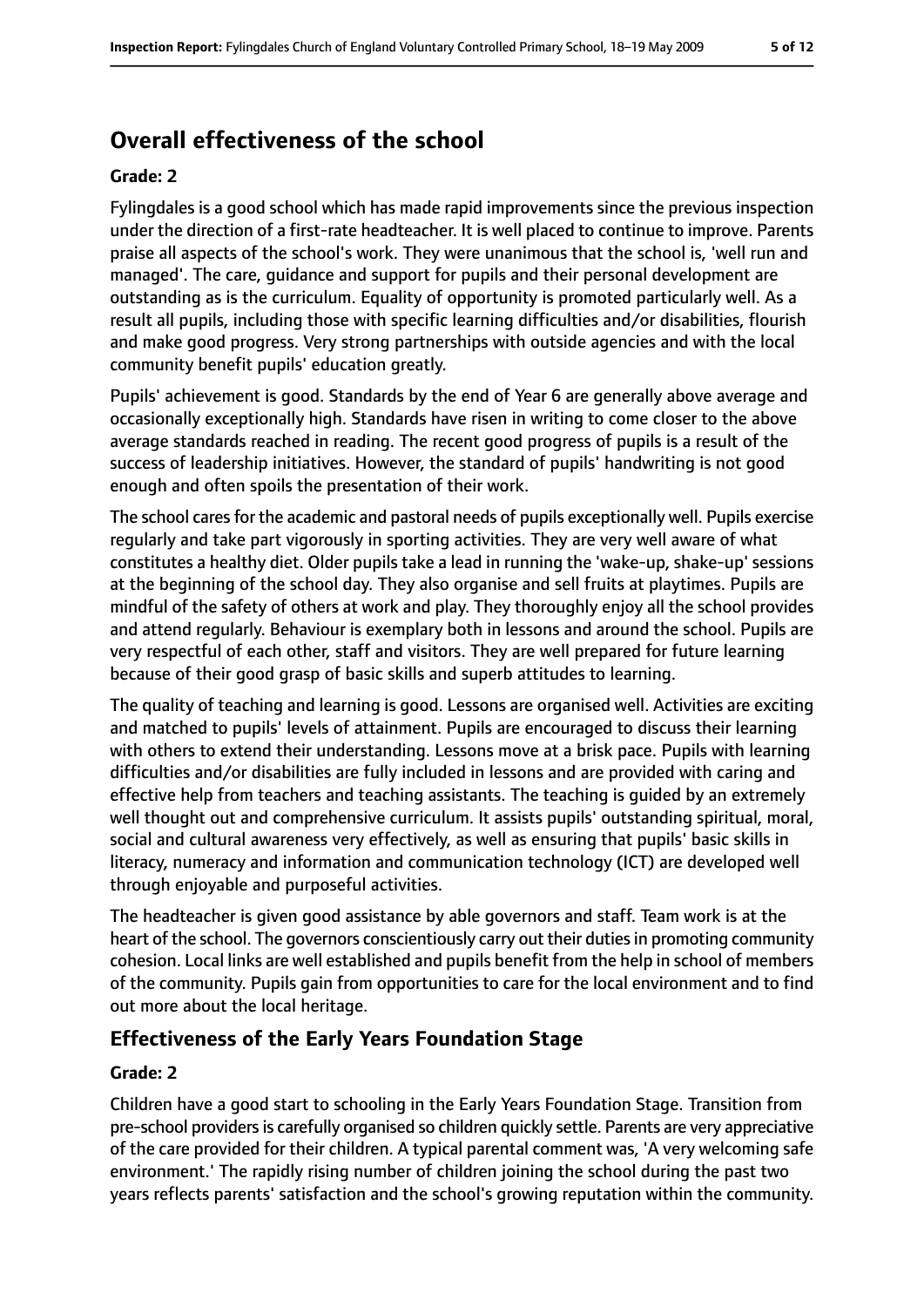Children enter Reception with a wide range of skills and understanding, though most children are broadly at age-related expectations. They achieve well because of good teaching and an exciting curriculum. By the time they enter Year 1 their standards are above those normally expected in all areas of learning, including personal, social and emotional development. The accommodation and resources have been improved though 'free-flow' activities between indoors and outdoors are restricted. Plans are in place to improve the access to outdoors. Despite this, staff plan an appropriate balance of indoor and outdoor activities. Children are given opportunities to initiate and extend their learning independently or in small groups. Teacher directed activities, such as developing children's knowledge of letters, sounds and words, are suitably organised. The Early Years Foundation Stage is led and managed well. Welfare requirements are met well. The headteacher is actively training the class teacher to take over responsibility for the management of the Early Years Foundation Stage.

# **What the school should do to improve further**

- Improve the quality of pupils' handwriting to improve the presentation of their work.
- Fulfil the plans to develop the Early Years Foundation Stage accommodation to enable more opportunities for simultaneous indoor and outdoor activities.

# **Achievement and standards**

#### **Grade: 2**

Standards vary from year to year because of the small cohorts. Overall they range typically from above average to exceptionally high. Standards in the current Year 6 are above average. In the 2008 national tests at the end of Year 6 provisional results show standards were exceptionally high in English and mathematics and above average in science; all pupils reached Level 4 and a high proportion gained Level 5 in English and mathematics. All pupils, including those with learning difficulties and/or disabilities make good progress and achieve well from their individual starting points. Progress in all classes from Year 1 to 6 is good this academic year and challenging targets are likely to be met or exceeded. Standards at the end of Year 2 in 2008 were above average, particularly in mathematics. Current standards in Year 2 are above average in reading, writing and mathematics. The quality of handwriting is too variable throughout the school. Letter formation is inconsistent and older pupils are reluctant to join up their writing. This is adversely affecting the presentation of otherwise good work.

# **Personal development and well-being**

#### **Grade: 1**

Pupils contribute superbly to the smooth running of the school. They have an excellent understanding of what constitutes a healthy lifestyle. An exciting and enjoyable start to the school day begins with pupils, staff and parents being led exceptionally well by older pupils in a dance activity accompanied by popular music. Similarly, at lunchtimes, Year 6 sports leaders engage other pupils in very well-organised games. The school council meets very regularly and school councillors debate articulately how they can improve the school. Pupils are very well aware of safety issues within school and out of school. A number of pupils cycle to school and appreciate the need for cycle proficiency training and the wearing of a helmet. Prominent notices by computers remind pupils of the safe use of the Internet. Attendance rates, although broadly average, fluctuate. In autumn, many parents working in the tourist industry take their children on holiday in term time. In the spring and summer terms attendance rates are above average and improving. Assemblies and lessons focused on social aspects of learning have a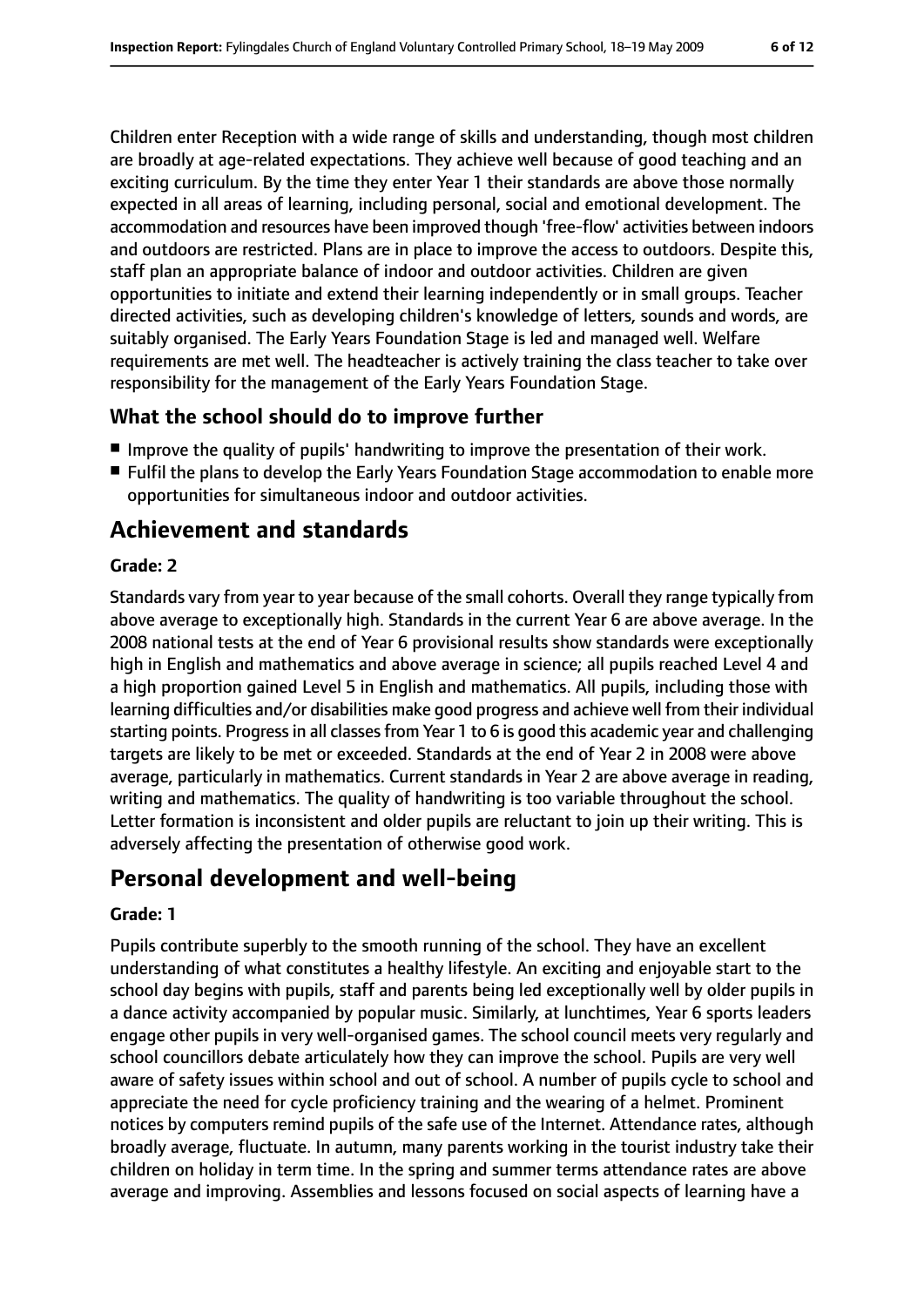most positive impact on pupils' outstanding spiritual, moral and social development. Links with the local community and a small multicultural school in Wolverhampton extend their cultural awareness. Pupils have a pride in the local area and willingly take part in community events such as litter picking and the 'Blooming Bay-Thorpe' competition.

# **Quality of provision**

# **Teaching and learning**

### **Grade: 2**

The quality of teaching has improved since the previous inspection. In lessons pupils are well aware of what they are learning through effective introductions by teachers using interactive whiteboards. Occasionally teachers spend too long instructing, which reduces the time for pupils to work independently or in small groups. Lessons move at a fast pace and no time is lost dealing with misbehaviour. Lots of interaction between pupils and with staff clarify and extend learning. Teaching assistants are deployed efficiently to support different groups of pupils. For example, a teaching assistant developed mathematical skills with a small group using a spreadsheet on computers while the teacher worked with other pupils on activities suited to their levels of attainment. Tasks are interesting and challenging: for example, the teacher asked one group to investigate the frequency of letters and word lengths in different reading books to illustrate a practical use of percentages. Lessons end well with a clearsummary of the learning objectives and by the end of lessons pupils are in no doubt about what they have learnt.

# **Curriculum and other activities**

#### **Grade: 1**

The school's focus on improving the curriculum is increasingly benefiting pupils' learning. For example, younger children were inspired to write about a fantasy world after a class discussion with a strong emphasis on language development. They then, in small groups, went on to create three-dimensional imaginary landscapes. The linking of subjects together is well established throughout the school and adds purpose and enjoyment in learning. The expertise of staff also enhances pupils' experiences. For example, each week pupils have specific teaching by the subject leaders and teaching assistants for French, ICT, physical education, religious education, science and social and emotional aspects of learning. Visits and visitors are used very effectively to extend pupils' learning: examples include clergy assisting in assemblies and elderly residents listening to readers or showing pupils how to knit. Older residents also help pupils to gain an understanding of the local traditions and skills, such as making nets for lobster pots. Visits around the area have resulted in pupils finding out more about its history. For example, they worked with the staff of a local museum and produced a 'Smugglers Trail' for Robin Hoods Bay. This has been published by the National Parks Authority as a guide for other groups of children and adults.

### **Care, guidance and support**

#### **Grade: 1**

All statutory safeguarding procedures are met. Regular routine health and safety checks help maintain a safe learning environment. Risk assessments within the school and for school visits are thorough. The procedures to ensure good attendance are rigorous; parents are reminded of the detrimental effects of insufficient attendance on their children's learning. All absences are linked either to illness or to holidays taken during term time due to parental holiday patterns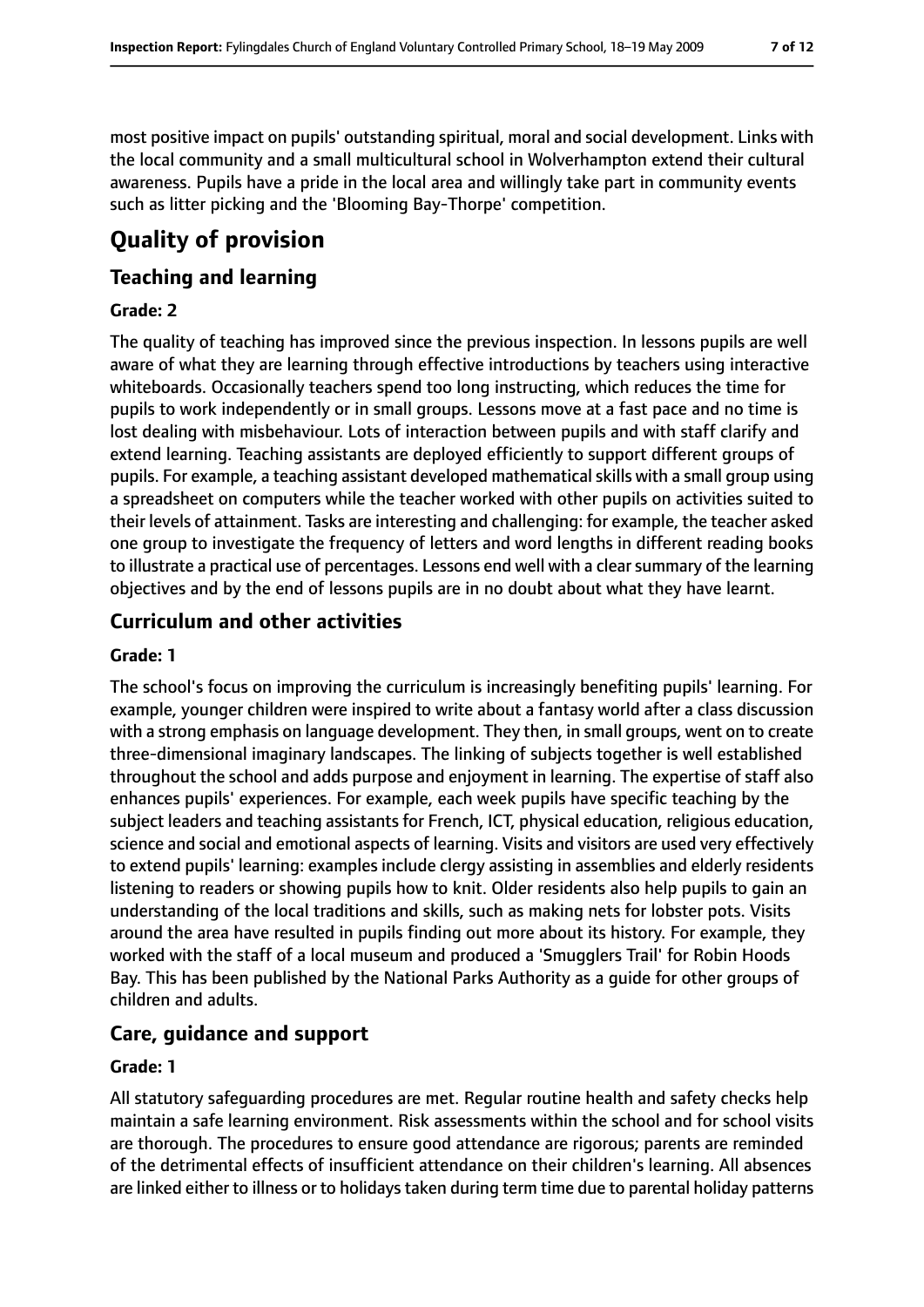determined by their employment in the local tourist industry. The social and emotional aspects of learning programme provides a very strong whole-school approach to pupils' outstanding personal development and well-being. The school is fully inclusive and has received recognition of this through its Inclusion Quality Mark. Vulnerable pupils are cared for extremely well by staff and outside agencies, and as a result they make good progress and, in some areas of learning, catch up with other pupils. The marking of work is detailed, particularly for writing. It celebrates achievement and provides clear targets for future improvement.

# **Leadership and management**

#### **Grade: 2**

The enthusiasm and skills of the headteacher have enabled the school to move forward particularly well since its last inspection. The headteacher is highly respected by governors, staff, pupils and parents. Through support from the headteacher and senior teacher, the many teachers new to their posts are quickly developing their roles in managing their areas of responsibilities. The provision for equal opportunities for all pupils is first-class. The school monitors all pupils' progress precisely both within a year and over time. The data also helps the leadership to measure the success of initiatives linked to pupils' rate of progress. Staff are fully aware of each child's pastoral as well as academic needs. The school's self-evaluation is accurate and the school is well aware of its areas for improvement. Governors are well informed through detailed reports from the headteacher and their frequent visits to the classes. They ensure that statutory requirements are met. The school contributes well to community cohesion, especially locally. A monthly detailed review of school life is given in the 'Bay Fair' to keep local residents very well informed of events. Links with a multicultural school in Wolverhampton are exploited during their yearly visit to a local youth hostel. International links are limited. The school provides good value for money. The strengths in the leadership and management and the recent improvements in pupils' progress provide the school with good capacity to continue to improve.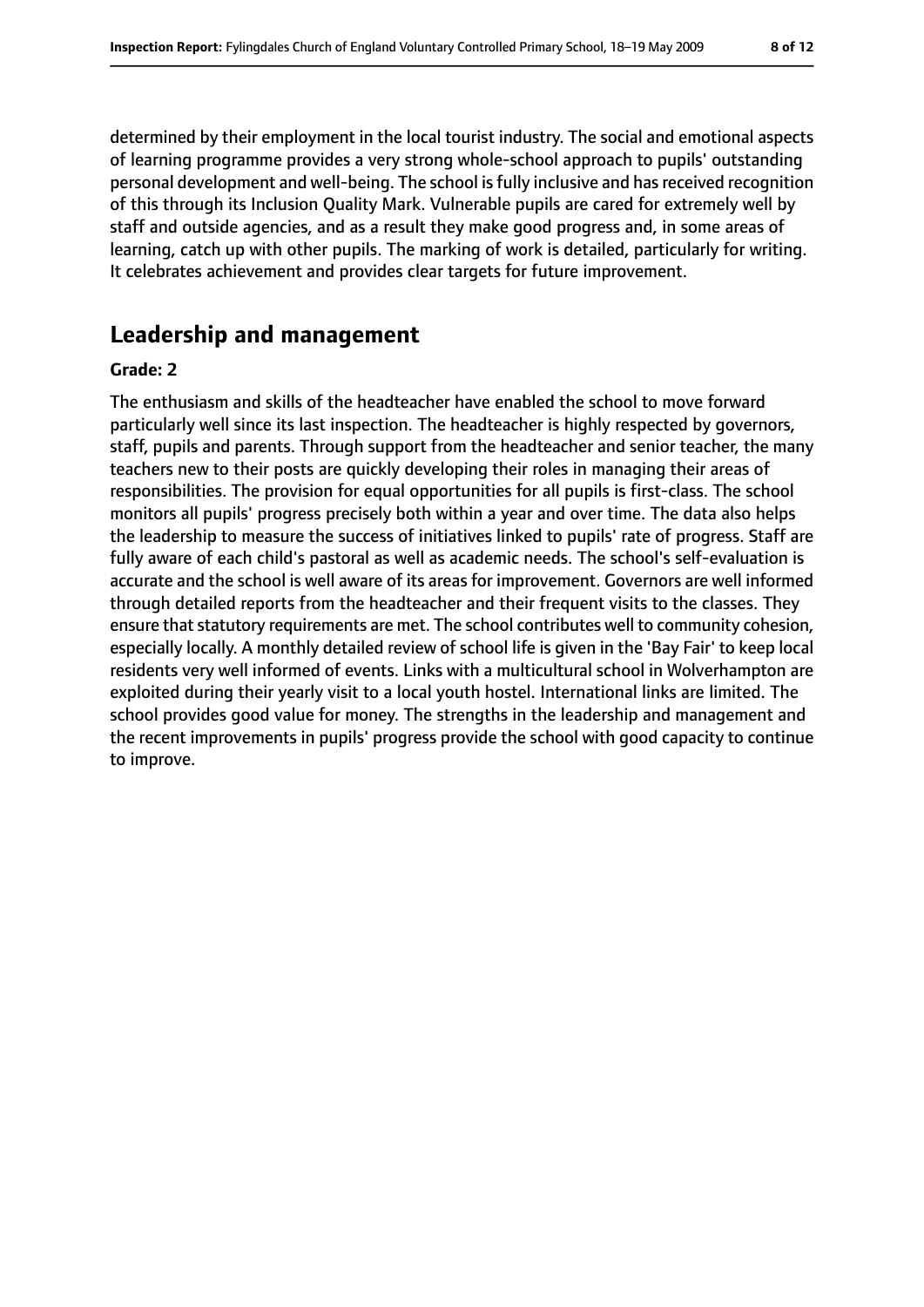**Any complaints about the inspection or the report should be made following the procedures set out in the guidance 'Complaints about school inspection', which is available from Ofsted's website: www.ofsted.gov.uk.**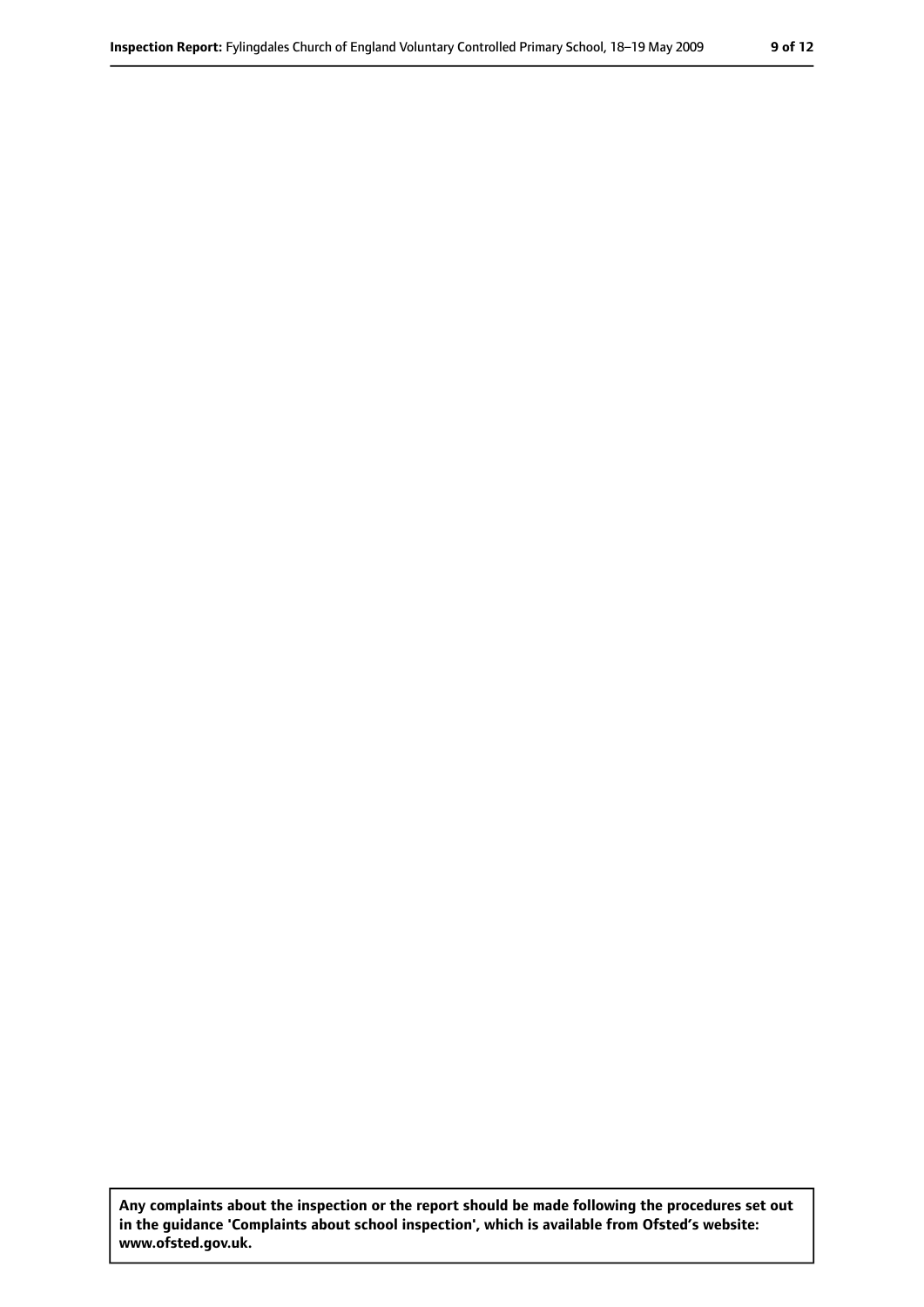# **Inspection judgements**

| $^{\backprime}$ Key to judgements: grade 1 is outstanding, grade 2 good, grade 3 satisfactory, and | <b>School</b>  |
|----------------------------------------------------------------------------------------------------|----------------|
| arade 4 inadequate                                                                                 | <b>Overall</b> |

# **Overall effectiveness**

| How effective, efficient and inclusive is the provision of<br>education, integrated care and any extended services in meeting the<br>needs of learners? |     |
|---------------------------------------------------------------------------------------------------------------------------------------------------------|-----|
| Effective steps have been taken to promote improvement since the last<br>inspection                                                                     | Yes |
| How well does the school work in partnership with others to promote learners'<br>well being?                                                            |     |
| The capacity to make any necessary improvements                                                                                                         |     |

# **Effectiveness of the Early Years Foundation Stage**

| How effective is the provision in meeting the needs of children in the<br><b>EYFS?</b>       |  |
|----------------------------------------------------------------------------------------------|--|
| How well do children in the EYFS achieve?                                                    |  |
| How good are the overall personal development and well-being of the children<br>in the EYFS? |  |
| How effectively are children in the EYFS helped to learn and develop?                        |  |
| How effectively is the welfare of children in the EYFS promoted?                             |  |
| How effectively is provision in the EYFS led and managed?                                    |  |

# **Achievement and standards**

| How well do learners achieve?                                                                               |  |
|-------------------------------------------------------------------------------------------------------------|--|
| The standards <sup>1</sup> reached by learners                                                              |  |
| How well learners make progress, taking account of any significant variations<br>between groups of learners |  |
| How well learners with learning difficulties and/or disabilities make progress                              |  |

# **Annex A**

<sup>&</sup>lt;sup>1</sup>Grade 1 - Exceptionally and consistently high; Grade 2 - Generally above average with none significantly below average; Grade 3 - Broadly average to below average; Grade 4 - Exceptionally low.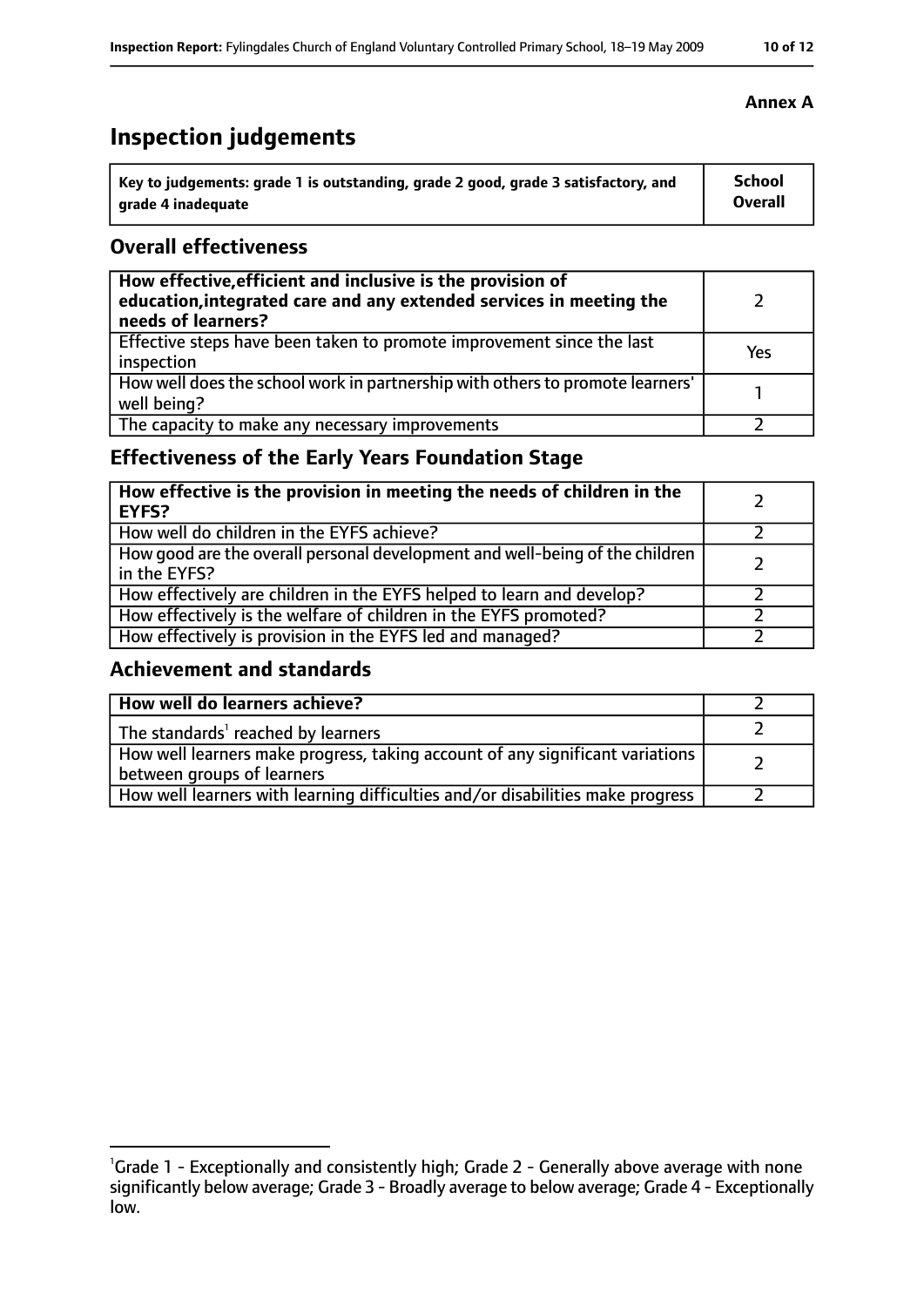# **Personal development and well-being**

| How good are the overall personal development and well-being of the<br>learners?                                 |  |
|------------------------------------------------------------------------------------------------------------------|--|
| The extent of learners' spiritual, moral, social and cultural development                                        |  |
| The extent to which learners adopt healthy lifestyles                                                            |  |
| The extent to which learners adopt safe practices                                                                |  |
| The extent to which learners enjoy their education                                                               |  |
| The attendance of learners                                                                                       |  |
| The behaviour of learners                                                                                        |  |
| The extent to which learners make a positive contribution to the community                                       |  |
| How well learners develop workplace and other skills that will contribute to<br>their future economic well-being |  |

# **The quality of provision**

| How effective are teaching and learning in meeting the full range of<br>learners' needs?              |  |
|-------------------------------------------------------------------------------------------------------|--|
| How well do the curriculum and other activities meet the range of needs and<br>interests of learners? |  |
| How well are learners cared for, quided and supported?                                                |  |

# **Leadership and management**

| How effective are leadership and management in raising achievement<br>and supporting all learners?                                              |     |
|-------------------------------------------------------------------------------------------------------------------------------------------------|-----|
| How effectively leaders and managers at all levels set clear direction leading<br>to improvement and promote high quality of care and education |     |
| How effectively leaders and managers use challenging targets to raise standards                                                                 |     |
| The effectiveness of the school's self-evaluation                                                                                               |     |
| How well equality of opportunity is promoted and discrimination eliminated                                                                      |     |
| How well does the school contribute to community cohesion?                                                                                      |     |
| How effectively and efficiently resources, including staff, are deployed to<br>achieve value for money                                          |     |
| The extent to which governors and other supervisory boards discharge their<br>responsibilities                                                  |     |
| Do procedures for safeguarding learners meet current government<br>requirements?                                                                | Yes |
| Does this school require special measures?                                                                                                      | No  |
| Does this school require a notice to improve?                                                                                                   | No  |